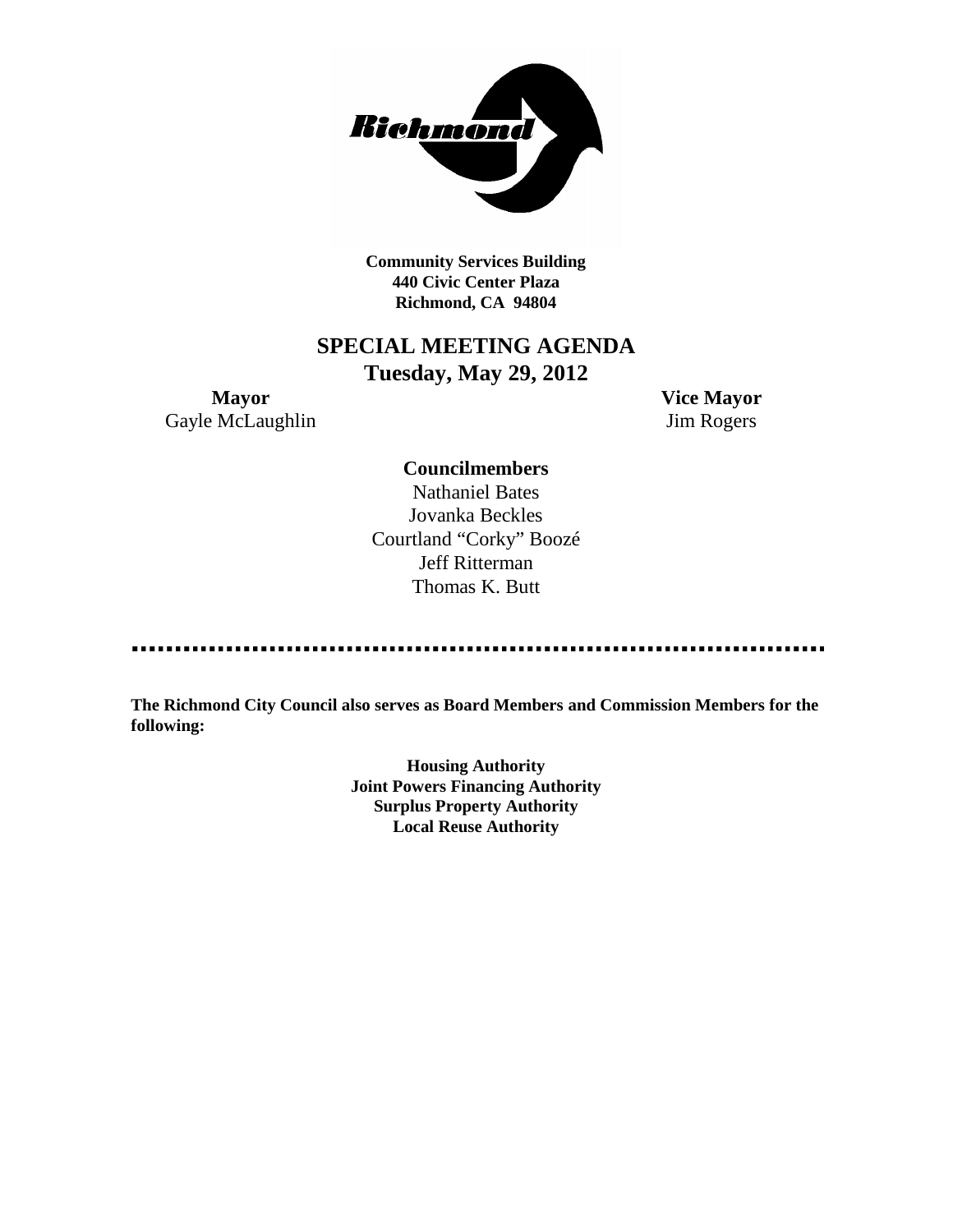# **MEETING PROCEDURES**

The City of Richmond and the West Contra Costa Unified School District Board encourages community participation at its meetings and has established procedures that are intended to accommodate public input in a timely and time-sensitive way. As a courtesy to all members of the public who wish to participate in the meetings, please observe the following procedures:

**PUBLIC COMMENT ON AGENDA ITEMS:** Anyone who desires to address the City Council and the West Contra Costa Unified School District Board on items appearing on the agenda must complete and file a pink speaker's card with the City Clerk prior to the City Council and the West Contra Costa Unified School District Board's consideration of the item. Once the City Clerk has announced the item and discussion has commenced, no person shall be permitted to speak on the item other than those persons who have submitted their names to the City Clerk. Your name will be called when the item is announced for discussion. Each speaker will be allowed TWO  $(2)$ MINUTES to address the City Council on NON-PUBLIC HEARING items listed on the agenda.

Any law enforcement officer on duty or whose service is commanded by the presiding officer shall be Sergeant-at-Arms of the Council meetings. He/she, or they, shall carry out all orders and instructions given by the presiding officer for the purpose of maintaining order and decorum at the Council meetings (City Council Rules of Procedure and Order Section III F, RMC Section  $2.12.030$ ).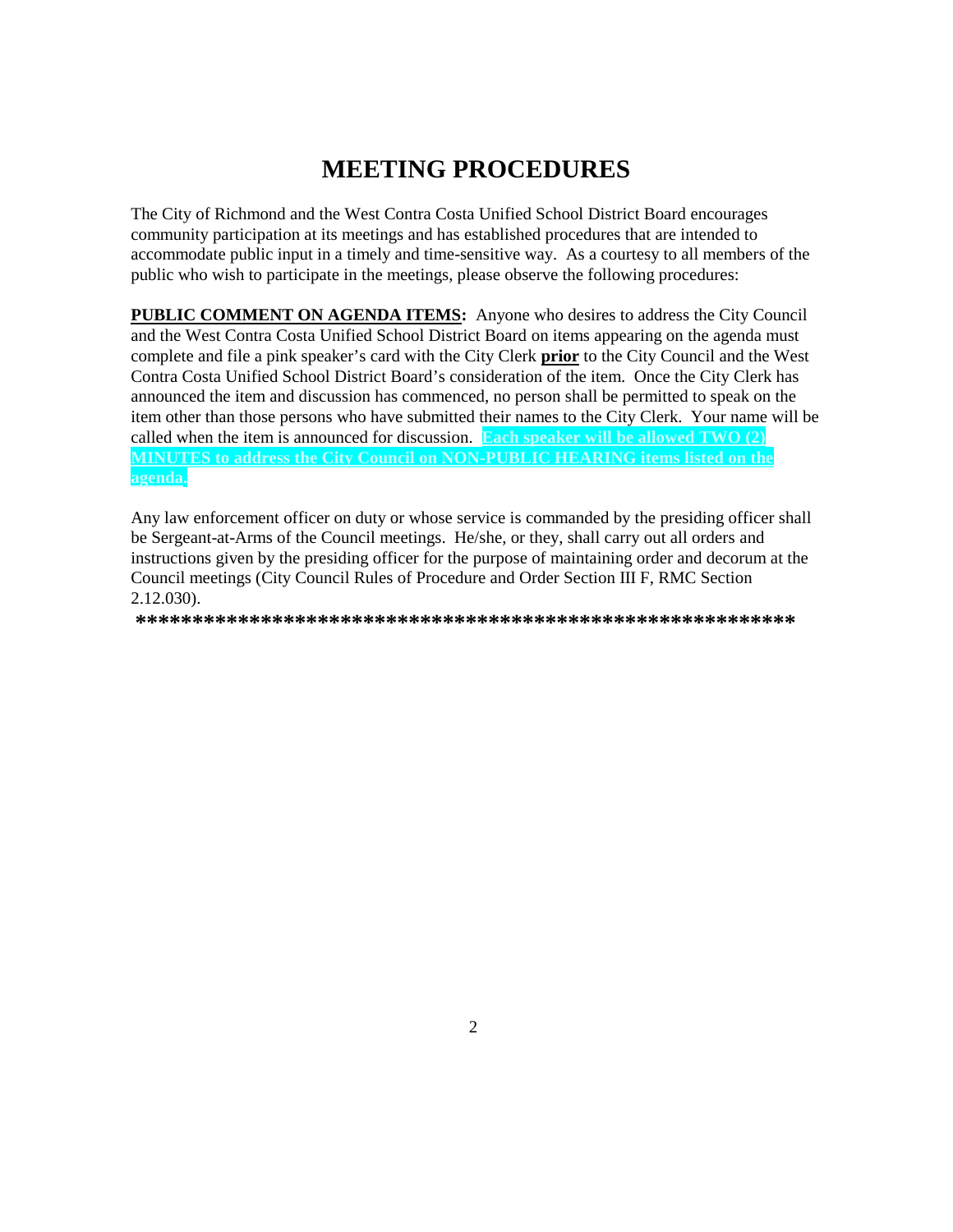### **SPECIAL MEETING OF THE RICHMOND CITY COUNCIL**

6:30 p.m.

- **A. PLEDGE TO THE FLAG**
- **B. ROLL CALL**
- **C. READING OF THE CODE OF ETHICS**

### **D. STATEMENT OF CONFLICT OF INTEREST**

### **E. PRESENTATIONS, PROCLAMATIONS, AND COMMENDATIONS**

- **E-1.** RECOGNIZE recipients of the George D. Carroll Community Service Award from BAPAC on May 3, 2012 - Councilmember Booze (620-6593).
- **F. ADJOURNMENT**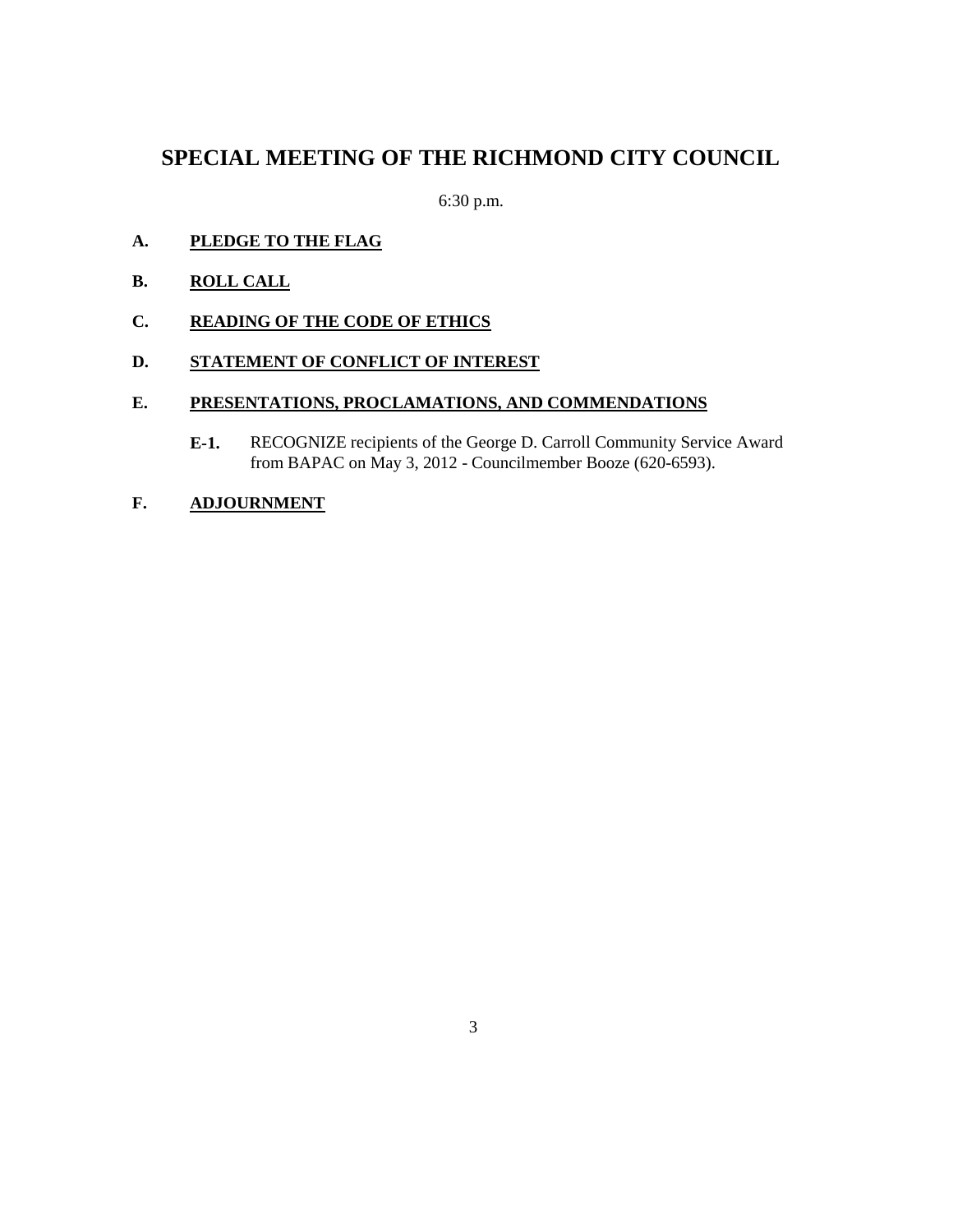



**Community Services Building 440 Civic Center Plaza Richmond, CA 94804**

**SPECIAL JOINT MEETING AGENDA Richmond City Council and West Contra Costa Unified School District Tuesday, May 29, 2012 6:35 p.m.**

**Mayor** Gayle McLaughlin

**President** Charles Ramsey

**Vice Mayor** Jim Rogers

### **Councilmembers**

Nathaniel Bates Jovanka Beckles Courtland "Corky" Boozé Thomas Butt Jeff Ritterman

### **Boardmembers**

Madeline Kronenberg Antonio Medrano Elaine Merriweather Tony Thurmond